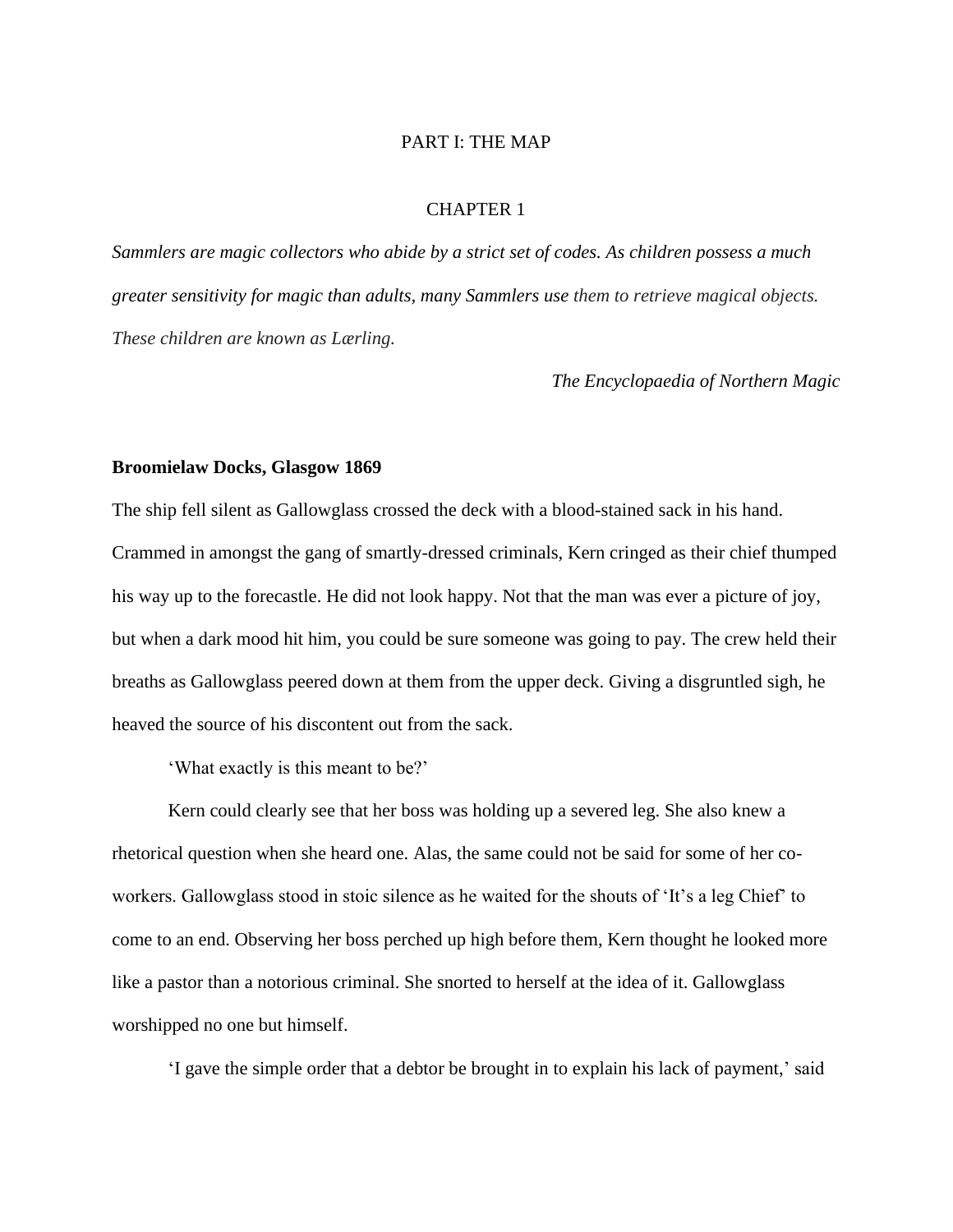Gallowglass once the answers finally stopped. 'And yet we appear to be missing a substantial portion of the man. Where is Gudgie?'

'Here Chief!'

Kern stumbled to the side as Gudgie shoved his way to the front. A nasty, red-faced man, his permanently sweaty upper lip was topped by a half-hearted moustache.

'Sorry Chief,' he said. 'That was all that was left of him.'

Stuck just behind Gudgie, Kern winced at the stench. The man smelt like a disreputable butcher's shop. Beside her, William pulled a face and pretended to gag at the smell. She tried not to snigger, but he could always make her laugh. Of course he could. He was her best friend in the whole world. Her only friend. She sighed and tried not to think about the fact that one day she might have to kill him.

'I told you to be discreet,' said Gallowglass. 'Yet there are already reports of more police on the streets this evening.'

'He made a run for it, tried to hide over at the woodworks,' said Gudgie. 'It wasn't my fault. He put up a fight and the place was full of saws.'

Gallowglass showed no reaction to this information as he returned the leg to the sack. He was always in control. With his neatly clipped black hair and beard, and his carefully pressed clothes, he was a perfect picture of order. Taking a moment to wipe his hands, he then retrieved something from his coat.

'I have tolerated your reckless violence for too long,' he told Gudgie as he held up an intricately carved stone ball.

'Not that, Chief!' cried the assassin. 'Please, it won't happen again.'

'Correct!' said Gallowglass and with that he whispered to the stone.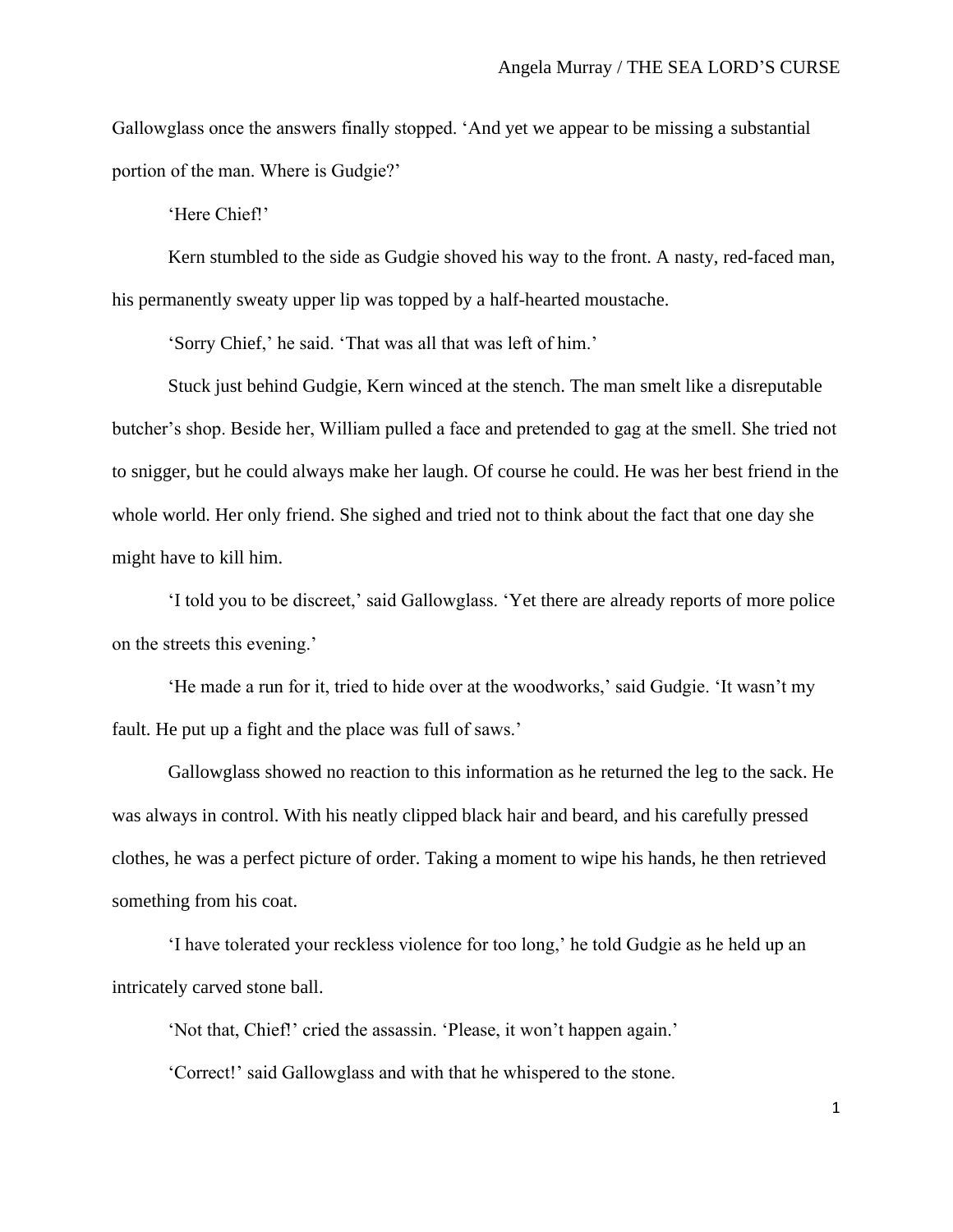Gudgie howled in horror and grabbed at the spot on his arm where he bore the Black Kelpie tattoo. The magic began its work and soon the glittering golden trail of his life-force floated up out of his arm to be sucked into the ball. His howls lasted no more than a few seconds before he slumped onto the deck. Then, with one final burst of light, the magic that had been his life, sparkled in his fading eyes and disappeared forever.

Beside her, Kern saw William had covered his eyes and gave him a little pat to tell him it was over. This could happen to any of them as long as they wore the mark of the Black Kelpies. Gallowglass put the stone ball back into his pocket then returned his attention to the crew.

'Where are the Lærling?' he said. 'Or have they tried to escape again?'

Kern ignored the crew's laughter as she and William edged forward. They'd recently made another attempt to run away from the gang but as always, Gallowglass had caught them with ease.

'I am thrilled to see you are still with us,' said Gallowglass. 'Can I be assured that we will now see an end to these pointless attempts at escape?'

'We're finished with all that Chief, honest,' said William, his face impressively contrite. 'We know it can't be done. Don't we Kern?'

Looking up at Gallowglass's cold blue eyes, she couldn't bring herself to voice her agreement. Instead, she gave a sullen shrug.

'Good. I am glad this fact has finally sunk in.' Gallowglass marched down the stairs as he spoke. 'Follow me.'

'Should we prepare for departure Chief?' called one of the sailors.

'No,' came the reply. 'There has been a change of plan.'

Kern's mind raced as they followed their chief across to the hatch and down into the dank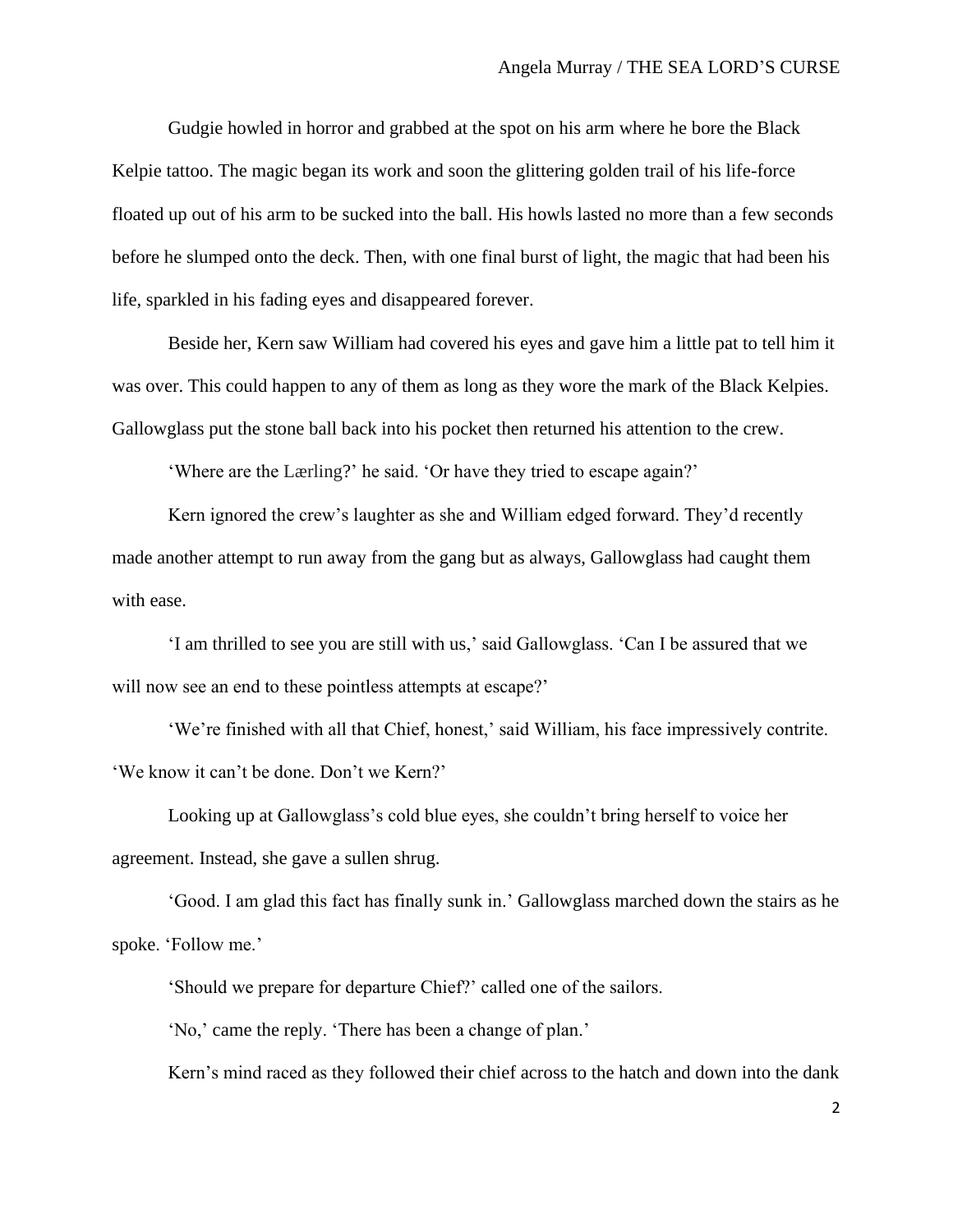body of the ship. He was not one to change his plans. On they walked in silence through the dark, narrow passages until Gallowglass slammed open his cabin door and marched inside.

The room was a testament to the obsession that drove their chief, with almost every bit of wall space covered in drawings of magical objects. She and William had spent their lives stealing them for him, but there were still a great many left to find.

In the middle of the cabin, the bald, moustachioed figure of Hexenmester, the gang's German magic master, sat looking through a leather notebook. While most of the gang wore grey shirts and trousers under their black coats, the masters chose their own clothes. As was typical for magic masters, Hexenmester wore black with a trim of gold, the two colours of magic.

'Well?' asked Gallowglass.

'The first few pages seem plausible,' came the reply. 'And the details are accurate, but after that it becomes a rambling mess.'

'Do you think the owner of this diary really had the map?'

Kern groaned. It was another sighting of the Sea Lord's Map. Prized by Sammlers due to its ability to find any magical object, its last location was rumoured to have been in Glasgow. Every year they got reports of its whereabouts. They always came to nothing.

'He clearly believed he had it,' replied Hexenmester. 'But I doubt it was the real thing.'

A smooth voice spoke out from the corner of the room. 'This information will not stay secret for long. We should retrieve the map tonight.'

Bob Dragon, the gang's spy master, emerged in a typically over-dramatic manner from one of his magic-made shadows. A ridiculously handsome man, his good looks frequently helped him charm information from men and women all over town. Peering at him, Kern wondered how much money he'd wasted on his expensive suit and opulent purple necktie.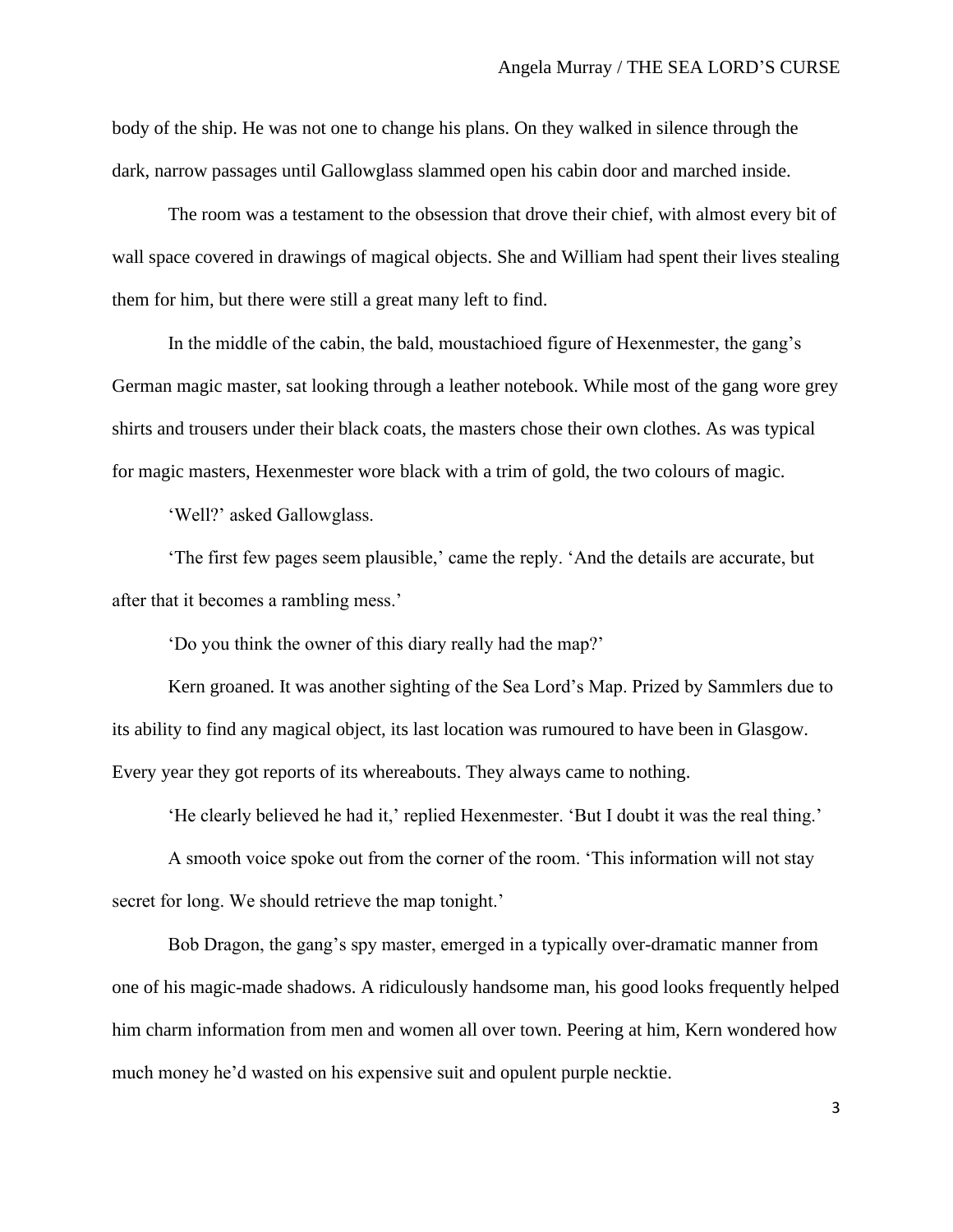'I find your story suspicious,' said Hexenmester. 'You say you found the diary in the old Oswald mansion, but your job is to spy on people. Why were you in that derelict dump?'

Kern had a pretty good idea what Bob Dragon would have been up to. The man had debts all over town and the mansion was often used by thieves to hide stolen valuables.

'I do not care how this information was found,' said Gallowglass. 'Can it be trusted?'

'Nein!' snapped Hexenmester, tossing the book onto the large desk. 'These are the ramblings of a mad man.'

Bob Dragon grabbed the diary. 'Mad or not, his sketches of the map's runes are perfect.'

The only sound was the ticking of the clock as Gallowglass paced in front of a small blackboard covered in numbers. Sammler Code meant that even though Kern and William worked as a team, they were also in competition. Gallowglass had been keeping score since their first theft. She was one point ahead, but she took no pleasure in this. Their apprenticeship would soon be over, and only the best Lærling would be chosen to remain in the gang. An unpleasant fate awaited the loser, and she didn't plan on letting that happen to either of them.

'I am loath to risk staying longer in the city,' said Gallowglass when he finally spoke. 'But I cannot ignore the possibility of finding the Sea Lord's Map.' He turned to look at them. 'You two will undertake the theft. Do not let me down.'

Hope swelled in Kern's chest. *Caring is weakness*. That's what their chief had taught them, and yet he couldn't hide how much he cared about that map. She felt a tingle of excitement as a plan began to form in her head. If they really had located the Sea Lord's Map, then tonight might be the night when she and William finally escaped the clutches of Gallowglass.

4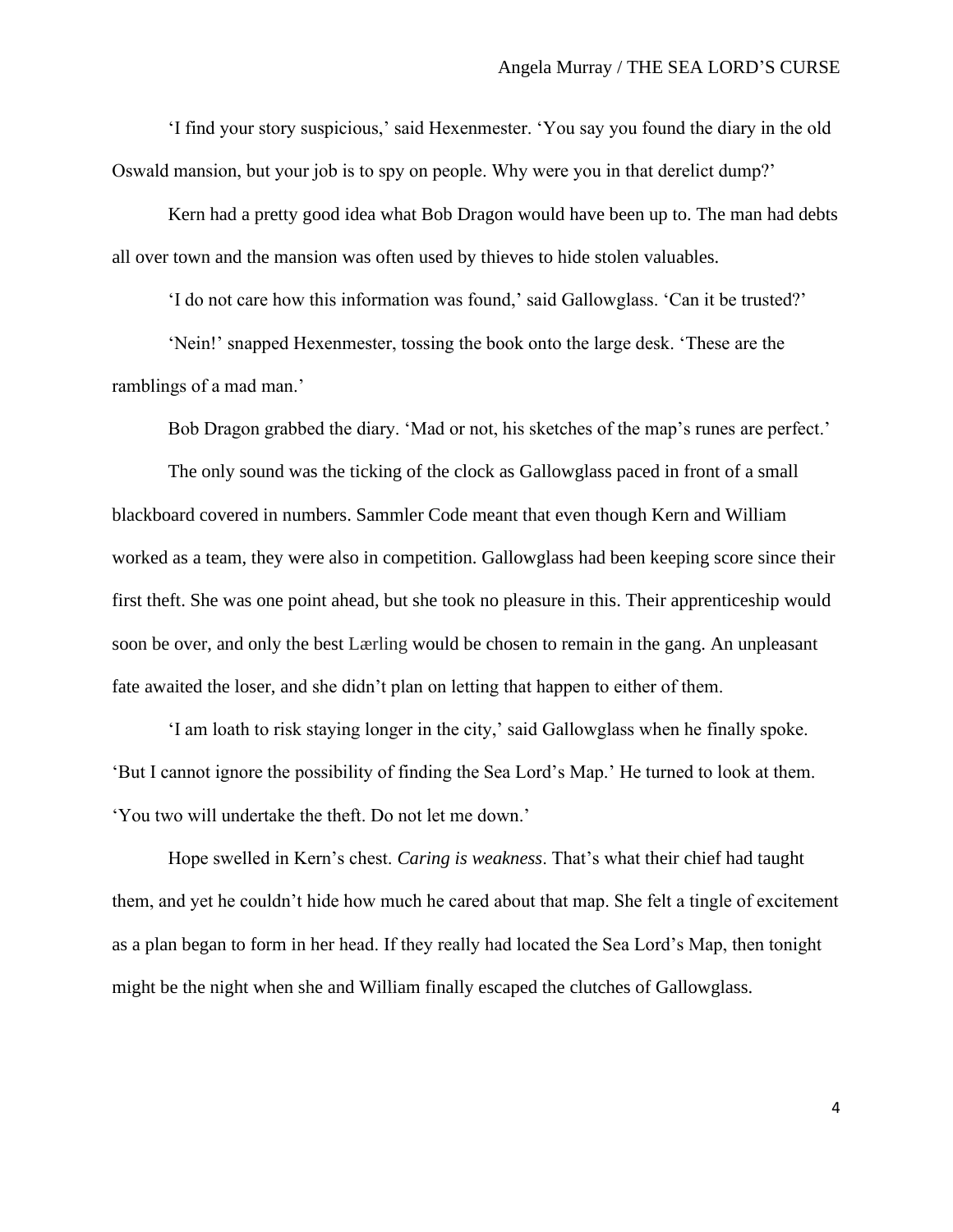## CHAPTER 2

*Certain types of soil are able to concentrate the magic held in water. The result is glaar, a mud commonly used to ignite spells. Though increasingly rare in Europe, sizable deposits can still be found in western Scotland and northern Russia.* 

*The Encyclopaedia of Northern Magic*

William felt a surge of anticipation as he peered into the thick yellow fog that sat on the docks. Tonight's job was a simple robbery but he had seen Kern slip an extra bag on under her long coat. She was up to something. He hoped it was an escape plan.

Skipping down the gangplank of the *Dark Horse*, he felt a faint shiver of magic as he passed through the shadow that shrouded the ship. With a mighty leap, he sprang the rest of the way to land with considerable flourish on the dockside. Looking back, he watched Kern stomp down behind him with a strong sense of purpose and a firm grip on the handrail. She didn't react as she passed through the edge of the shadow but he wasn't surprised. Her sense for magic had been fading for some time, not that she'd admit it.

'Bet I beat you to the music hall,' he said as she joined him on the dockside.

Her serious expression lifted. 'Bet you don't!'

'I'll give you a start to make it fair!' called William as she dashed past. He grinned at the sight of her wriggling uncomfortably in her outfit as she ran. Going into town meant blending in, so wearing their Black Kelpie uniforms was not an option. He didn't mind his brown suit and overcoat, but Kern did not approve of her long grey dress which she claimed was 'completely impractical'.

He soon caught up and they were neck and neck as they raced over Jamaica Street, past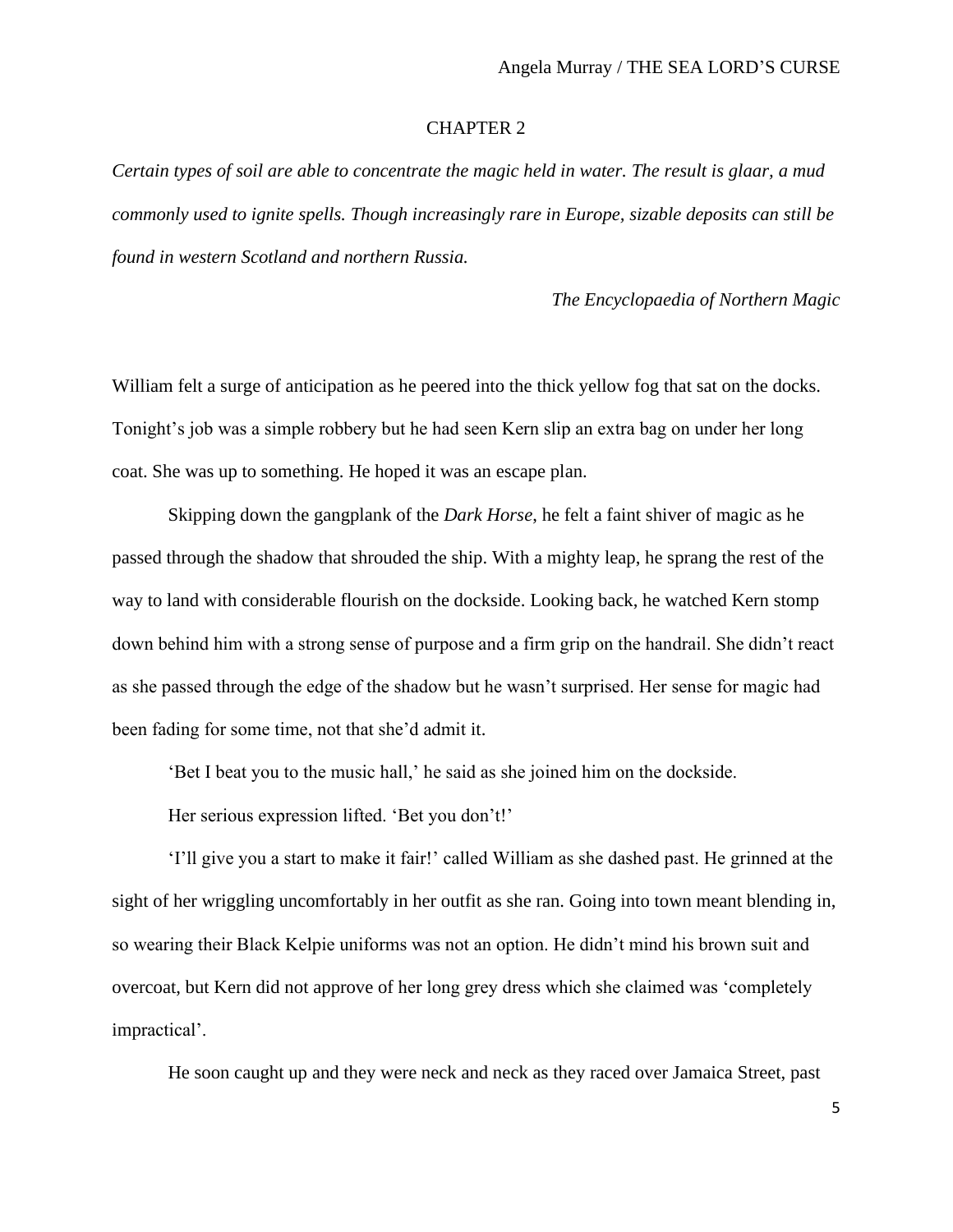the Customs House and down into the alleys that wound through the darkness towards the merchant district.

The Tolbooth tower clock struck nine as they burst out onto the cobblestone streets of the Trongate. Leaping puddle after puddle, they dodged their way between the carts and carriages, to arrive breathless and red-cheeked outside the tatty entrance of the Britannia music hall.

'Dead heat,' said Kern.

William snorted. 'I think you'll find I won.'

Running was one of the few areas where he could beat Kern and he was not giving up this chance of victory. He looked to her, ready for an argument but her attention had already turned to the music hall. Light from a nearby gas light flickered across her mousy brown hair as she peered at the dark windows of the upper floors.

'D'you think the map's really there?'

'Only one way to find out,' said William and with that he headed inside.

The music hall's tiny foyer had certainly seen better days. Faded posters clung to the peeling grey paint while an unwelcoming, stone staircase led to the theatre above. Over at the ticket booth, a balding man sat engrossed in his newspaper.

'No weans at the late show,' he grunted.

'We're thirteen!' said William.

'Congratulations,' came the reply. 'You're still not getting in.'

William attempted to charm the man with his sunniest smile while beside him, Kern did her best to make her pale, solemn face look friendly. The ticket-man was not impressed.

'The pair of you get out of here before you get a skelp.'

Ignoring the man's threats of low-level violence, William unbuttoned his coat and pulled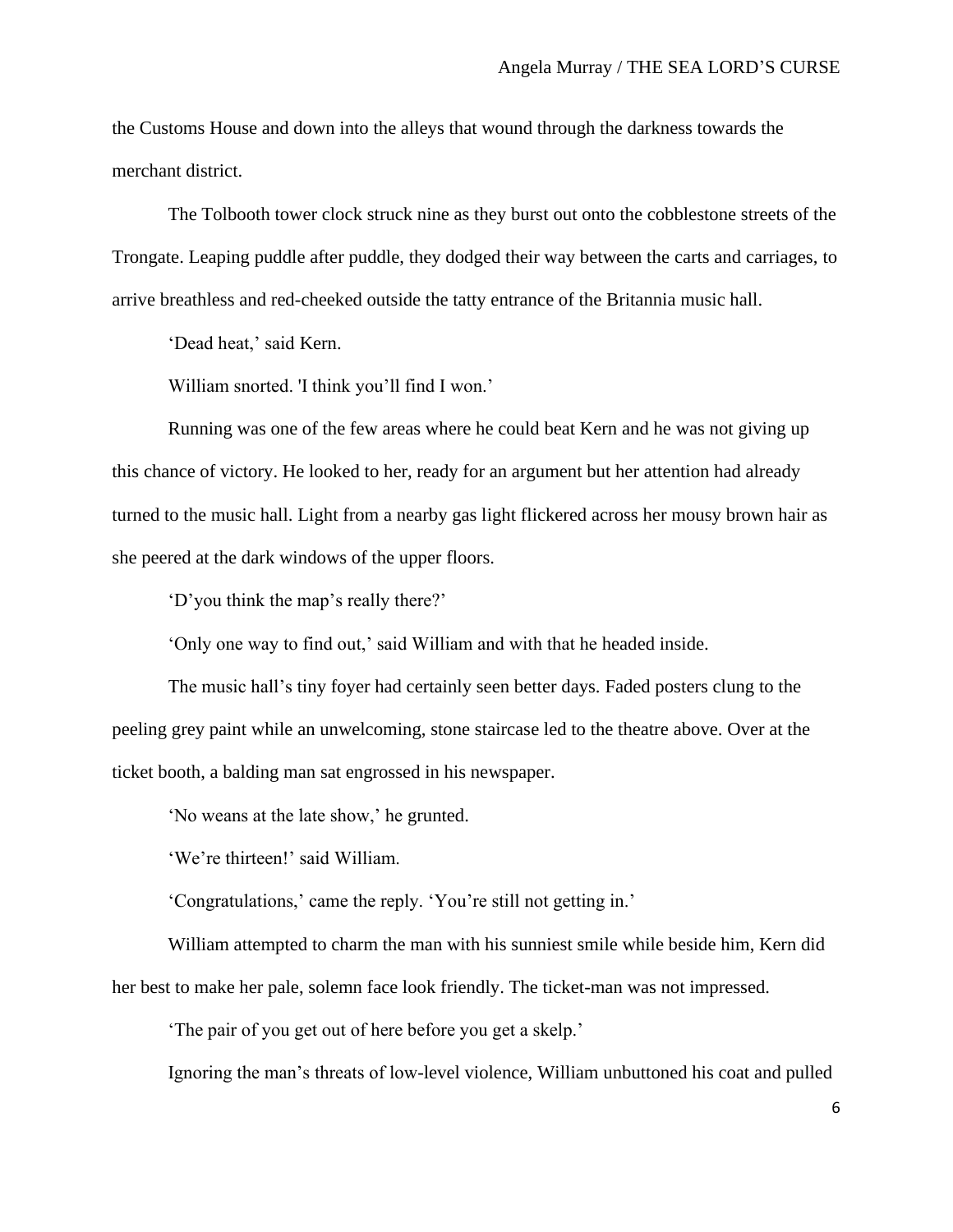out his right arm.

'No!' hissed Kern.

Ignoring her, William rolled up his shirt sleeve to reveal the black, horse-shaped tattoo on his forearm. These magical marks bound them to Gallowglass, but they also had their uses.

The ticket-man's eyes widened in horror. 'I didn't realise. Is he here?' He pushed a bunch of tickets across the counter. 'Compliments of the establishment.'

William took the tickets then did his best to ignore Kern's glare as they crossed the foyer and started up the stairs.

'What if he gets the police?' she whispered.

'Did you see his face?' William scoffed. 'He wouldn't dare.'

A cheery song drifted out from the theatre as they reached the first floor.

'I love this one,' sighed William and swaying in time to the music, he wished for a moment that he had a normal life. The kind where you went to music halls to see shows, not steal cursed maps.

On reaching the second floor, they sneaked past the empty offices and continued up to the attic where a locked door blocked their way. Fortunately, he and Kern picked locks with the same ease that other children picked their noses. They had it open in no time.

William crept into the dark attic and pulled out a handful of glaar from his pouch. The comforting thrum of the magical mud pulsed through his hand as he whispered his request. The mud sparked to life and a soft golden light lit up the space. They were in a large, cobweb-filled storage room packed with boxes, but it was on the far side that they saw what they had come for.

Laid out on a long, wooden table were twelve stone heads. Carved in the image of rich and powerful men from the city, these heads had hung outside the nearby Tontine Hotel until it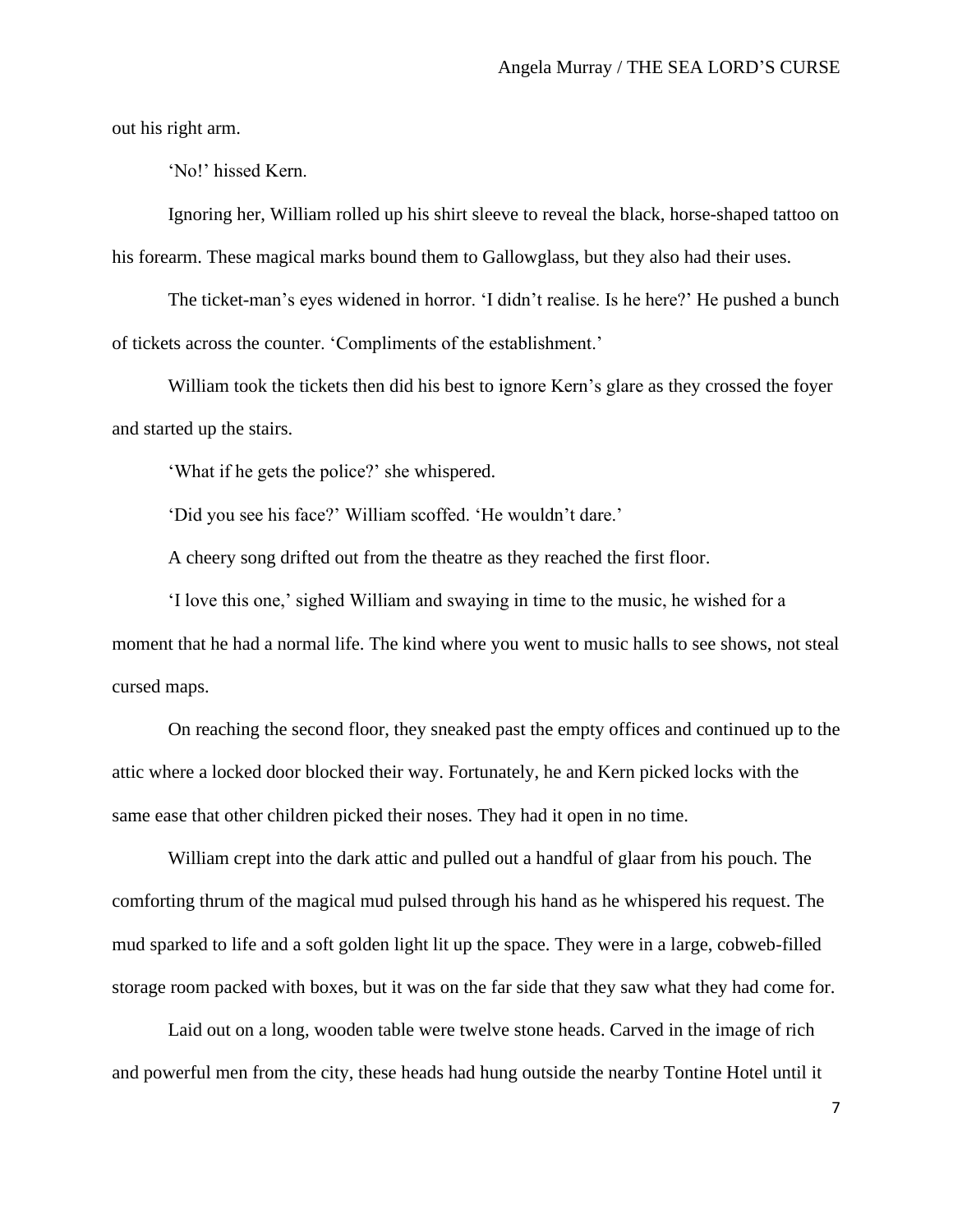had closed earlier that month. They had been bought for an excellent price by the Britannia's owner, but he had no idea of their true value. If Bob Dragon's information was correct, then hidden inside one of them was the Sea Lord's Map.

William walked round the table as Kern unrolled her toolbelt. They'd chased many false sightings of the map over the years, so he didn't expect to find anything tonight. Still, those heads had been hanging outside the hotel for over a century. It was quite a coincidence that Bob Dragon had got his information just after they'd been taken down.

*The Sea Lord's Map chooses its owner.* So said the myths. Perhaps the map had chosen them? He couldn't help but daydream at the thought of it. Perhaps he'd end up the most famous Sammler of all time. As Kern chipped away at the first head, William tried to sense any magic hidden inside the others but was soon distracted by a head with particularly fancy hair.

'Ha, look at the wig on this one!' he called to Kern. 'Bet he was stinking rich!' He tilted the head and adopted a posh drawl. 'Let me make it very clear. I may just be a head, but I've got more money than the rest of you peasants put together.'

The next head was even better. William contorted his face to match its grumpy, scrunched-up expression. 'I haven't pooed for years,' he snarled. 'And now I'm really angry!'

'Shh,' spluttered Kern between snorts of laughter.

'Come on, your turn.'

Kern screwed up her face in thought as she looked at the head beside her.

'I,' she finally said. 'Am very…stony!'

William guffawed. He always laughed at Kern's jokes despite the fact they were rubbish. Laughing together was one of the few highlights in their rather dark lives.

Moving along the heads, he finally felt a faint hint of magic coming from one of them.